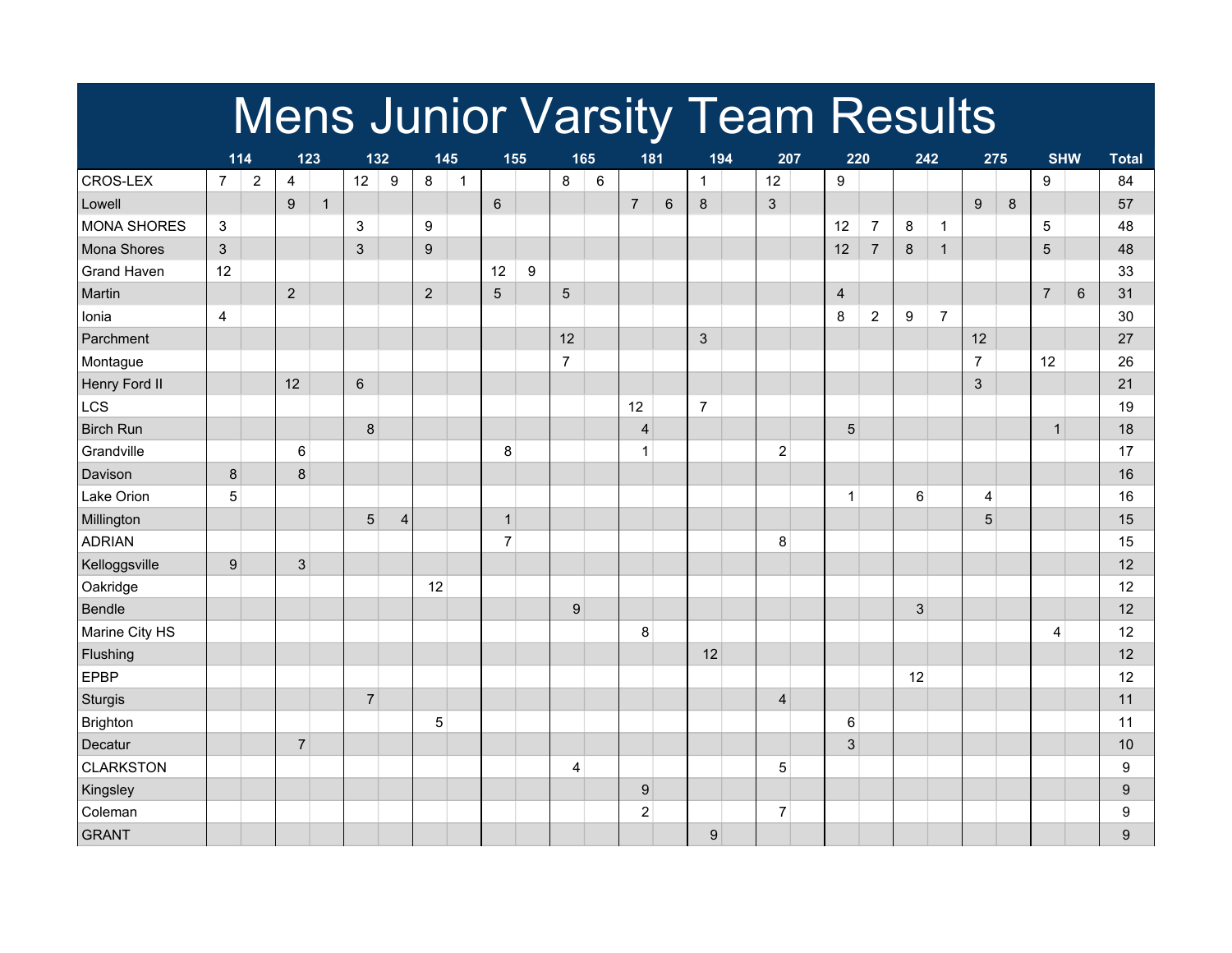| Independent(Frost)   |              |                |              |                |                |                  |             |                |                         | 9            |  |                |                |                | 9              |
|----------------------|--------------|----------------|--------------|----------------|----------------|------------------|-------------|----------------|-------------------------|--------------|--|----------------|----------------|----------------|----------------|
| Schoolcraft          |              |                |              |                |                |                  |             |                |                         |              |  |                |                | $\bf 8$        | $\bf 8$        |
| Climax-Scotts        |              |                |              | $\overline{7}$ |                |                  |             |                |                         |              |  |                |                |                | $\overline{7}$ |
| <b>GRASS LAKE</b>    |              |                |              | $\overline{4}$ | $\mathfrak{S}$ |                  |             |                |                         |              |  |                |                |                | $\overline{7}$ |
| Maple Valley         | $\,6\,$      |                |              |                |                |                  |             |                |                         |              |  |                |                |                | $\,6\,$        |
| St Clair High School |              |                | $\mathbf{1}$ |                |                |                  |             |                |                         |              |  | $\sqrt{5}$     |                |                | $\,6\,$        |
| Plainwell            |              |                |              | $\,6\,$        |                |                  |             |                |                         |              |  |                |                |                | $\,6$          |
| <b>DEXTER</b>        |              |                |              |                |                |                  |             | $\overline{5}$ |                         | $\mathbf{1}$ |  |                |                |                | $\,6\,$        |
| Standish-Sterling    |              |                |              |                |                |                  |             |                | $\,6\,$                 |              |  |                |                |                | $\,6\,$        |
| Ann Arbor Skyline    |              |                |              |                |                |                  |             |                |                         | $\,6\,$      |  |                |                |                | $6\phantom{a}$ |
| Sauatuck             |              |                |              |                |                |                  |             |                |                         |              |  |                | 6              |                | 6              |
| Paw Paw              |              | $\overline{5}$ |              |                |                |                  |             |                |                         |              |  |                |                |                | $\sqrt{5}$     |
| Edwardsburg          |              |                |              |                |                | $\boldsymbol{2}$ |             |                |                         |              |  |                |                | 3              | 5              |
| Lakeview - SCS       |              |                |              |                |                |                  |             |                | $\sqrt{5}$              |              |  |                |                |                | $\sqrt{5}$     |
| Almont               |              |                |              |                |                | 4                |             |                |                         |              |  |                |                |                | 4              |
| Kearsley High School |              |                |              |                |                |                  |             |                | $\overline{\mathbf{4}}$ |              |  |                |                |                | 4              |
| Yale                 |              |                |              |                |                |                  |             |                |                         |              |  | 4              |                |                | $\overline{4}$ |
| Hemlock              |              |                |              |                |                | $\sqrt{3}$       |             |                |                         |              |  |                |                |                | 3              |
| Independent(Collica) |              |                |              |                |                |                  | $\mathsf 3$ |                |                         |              |  |                |                |                | 3              |
| Morenci              |              |                |              |                |                |                  |             | $\mathbf{3}$   |                         |              |  |                |                |                | $\mathbf{3}$   |
| Marcellus            |              |                | $\sqrt{2}$   |                |                |                  |             |                |                         |              |  |                |                |                | $\overline{2}$ |
| Powers               |              |                |              |                |                |                  |             |                | $\sqrt{2}$              |              |  |                |                |                | $\overline{2}$ |
| Kingston             |              |                |              |                |                |                  |             |                |                         |              |  | $\overline{2}$ |                |                | $\overline{2}$ |
| Whitehall            |              |                |              |                |                |                  |             |                |                         |              |  |                | $\overline{2}$ |                | $\overline{2}$ |
| Shepherd             |              |                |              |                |                |                  |             |                |                         |              |  |                |                | $\overline{2}$ | 2              |
| North Branch         | $\mathbf{1}$ |                |              |                |                |                  |             |                |                         |              |  |                |                |                | $\mathbf{1}$   |
| Bentley              |              |                |              |                |                |                  |             |                |                         |              |  |                | $\mathbf{1}$   |                | $\mathbf 1$    |
|                      |              |                |              |                |                |                  |             |                |                         |              |  |                |                |                |                |
|                      |              |                |              |                |                |                  |             |                |                         |              |  |                |                |                |                |
|                      |              |                |              |                |                |                  |             |                |                         |              |  |                |                |                |                |
|                      |              |                |              |                |                |                  |             |                |                         |              |  |                |                |                |                |
|                      |              |                |              |                |                |                  |             |                |                         |              |  |                |                |                |                |
|                      |              |                |              |                |                |                  |             |                |                         |              |  |                |                |                |                |
|                      |              |                |              |                |                |                  |             |                |                         |              |  |                |                |                |                |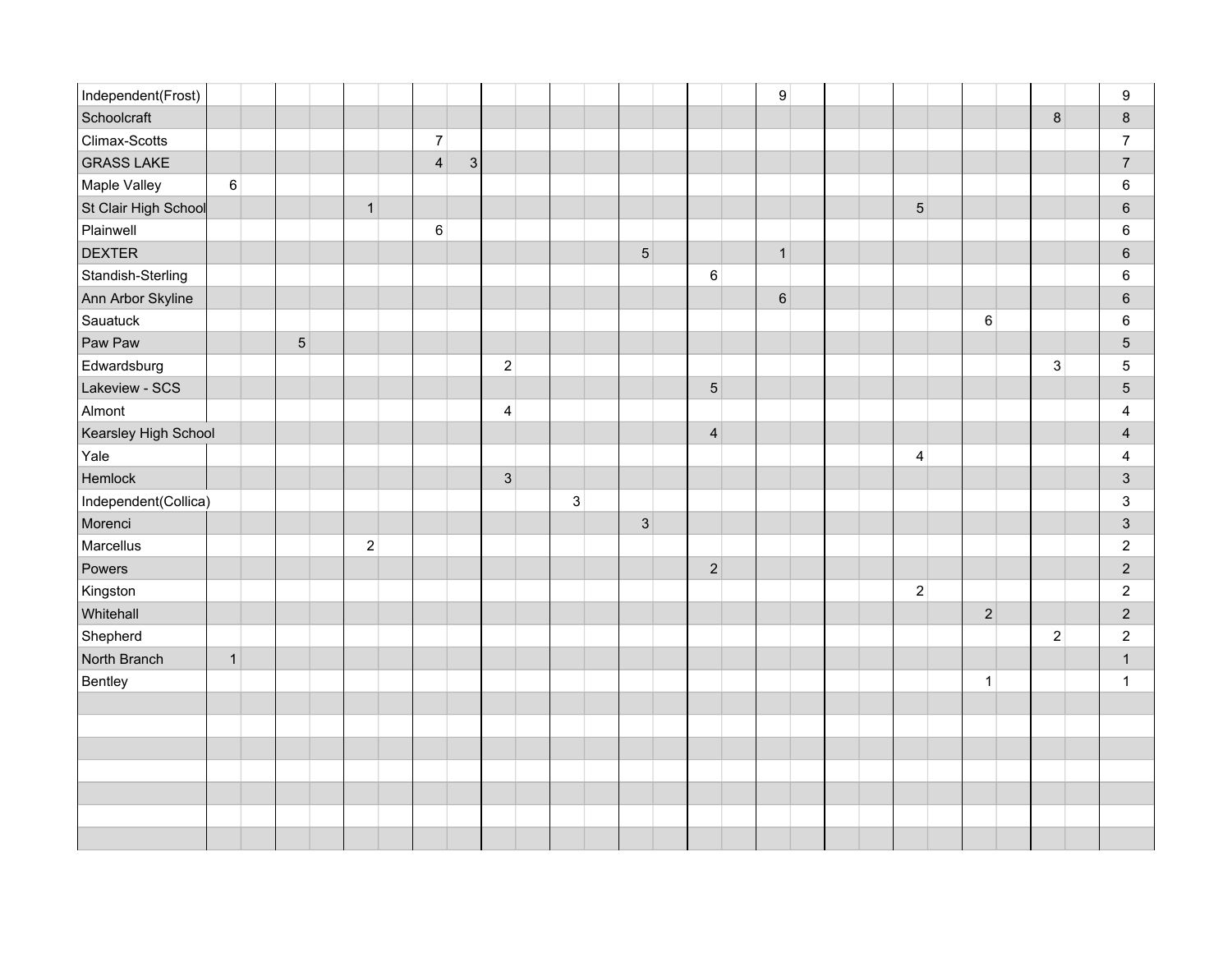| $\blacklozenge$<br>a a Tingga<br>$\mathbb{R}^n$ |
|-------------------------------------------------|
|                                                 |
|                                                 |
|                                                 |
|                                                 |
|                                                 |
|                                                 |
|                                                 |
|                                                 |
|                                                 |
|                                                 |
|                                                 |
|                                                 |
|                                                 |
|                                                 |
|                                                 |
|                                                 |
|                                                 |
|                                                 |
|                                                 |
|                                                 |
|                                                 |
|                                                 |
|                                                 |
|                                                 |
|                                                 |
|                                                 |
|                                                 |
|                                                 |
|                                                 |
|                                                 |
|                                                 |
|                                                 |
|                                                 |
|                                                 |
|                                                 |
|                                                 |
|                                                 |
|                                                 |
|                                                 |
|                                                 |
|                                                 |
|                                                 |
|                                                 |
|                                                 |
|                                                 |
|                                                 |
|                                                 |
|                                                 |
|                                                 |
|                                                 |